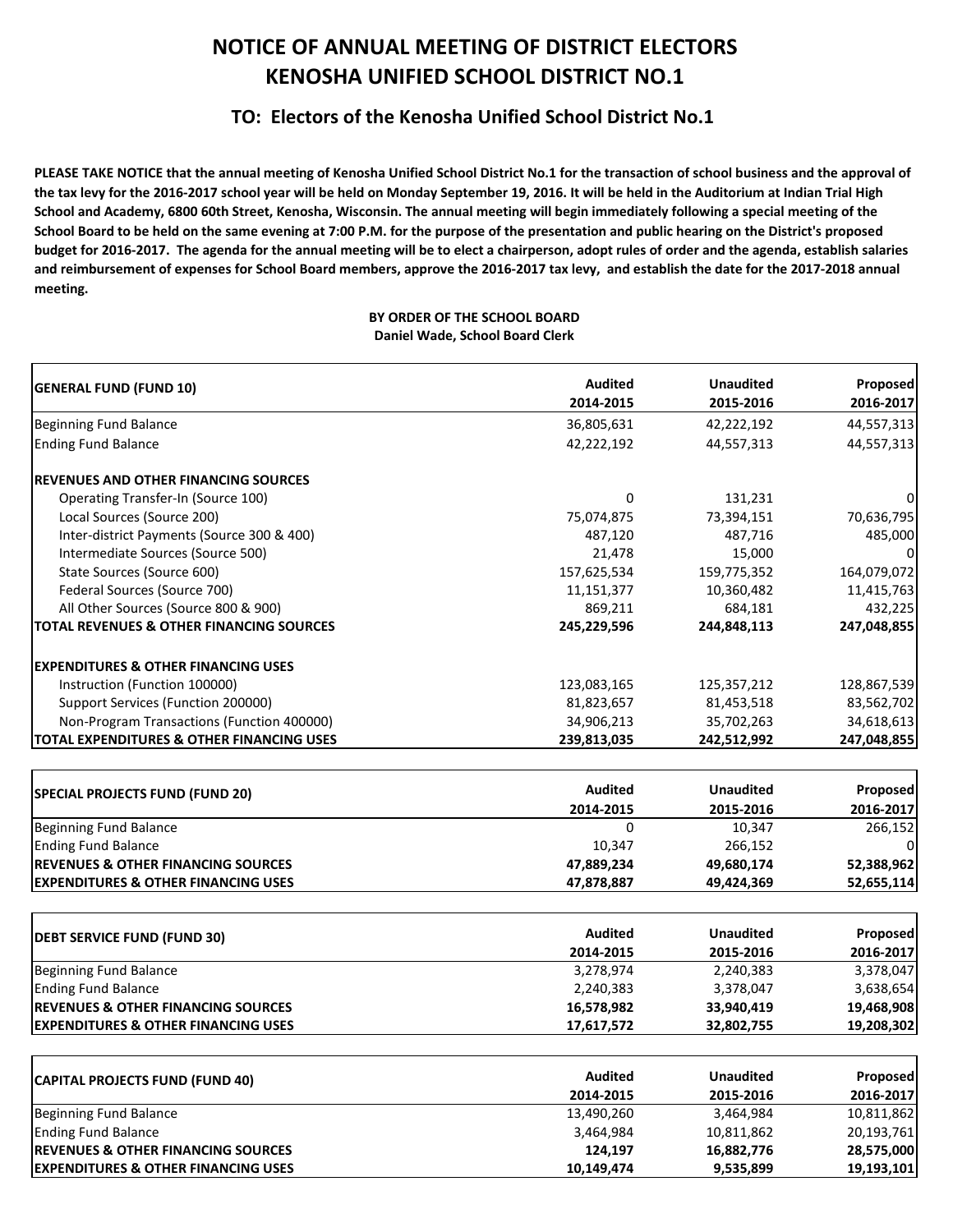| <b>FOOD SERVICE FUND (50)</b>                   | <b>Audited</b> | <b>Unaudited</b> | Proposed        |
|-------------------------------------------------|----------------|------------------|-----------------|
|                                                 | 2014-2015      | 2015-2016        | 2016-2017       |
| Beginning Fund Balance                          | 2,763,872      | 2,579,425        | 2,904,665       |
| <b>Ending Fund Balance</b>                      | 2,579,425      | 2,904,665        | 2,904,665       |
| <b>IREVENUES &amp; OTHER FINANCING SOURCES</b>  | 8,466,812      | 8,656,397        | 8,782,500       |
| <b>IEXPENDITURES &amp; OTHER FINANCING USES</b> | 8,651,260      | 8,331,157        | 8,782,500       |
|                                                 |                |                  |                 |
| <b>COMMUNITY SERVICES FUND (FUND 80)</b>        | <b>Audited</b> | <b>Unaudited</b> | <b>Proposed</b> |
|                                                 | 2014-2015      | 2015-2016        | 2016-2017       |
| Beginning Fund Balance                          | 2,033,025      | 2,368,848        | 2,703,263       |
| <b>Ending Fund Balance</b>                      | 2,368,848      | 2,703,263        | 2,667,496       |
| <b>IREVENUES &amp; OTHER FINANCING SOURCES</b>  | 1,577,007      | 1,629,431        | 1,550,000       |
| <b>IEXPENDITURES &amp; OTHER FINANCING USES</b> | 1,241,184      | 1,295,016        | 1,585,767       |

| <b>TOTAL EXPENDITURES AND OTHER FINANCING USES</b> |             |                  |                 |  |
|----------------------------------------------------|-------------|------------------|-----------------|--|
| <b>ALL FUNDS</b>                                   | Audited     | <b>Unaudited</b> | <b>Proposed</b> |  |
|                                                    | 2014-2015   | 2015-2016        | 2016-2017       |  |
| <b>GROSS TOTAL EXPENDITURES - ALL FUNDS</b>        | 325,351,411 | 343,902,188      | 348,473,638     |  |
| Interfund Transfers (Source 100) - ALL FUNDS       | 31,645,286  | 32,171,106       | 31,571,572      |  |
| <b>Refinancing Expenditures (Fund 30)</b>          | 0           | 14,984,537       | 604,709         |  |
| <b>INET TOTAL EXPENDITURES - ALL FUNDS</b>         | 293,706,125 | 296,746,545      | 316,297,357     |  |
| <b>IPERCENTAGE CHANGE FROM PRIOR YEAR</b>          | 5.40%       | 1.04%            | 6.59%           |  |

| <b>PROPOSED PROPERTY TAX LEVY</b>           |                |                  |                 |
|---------------------------------------------|----------------|------------------|-----------------|
| <b>IFUND</b>                                | <b>Audited</b> | <b>Unaudited</b> | <b>Proposed</b> |
|                                             | 2014-2015      | 2015-2016        | 2016-2017       |
| General Fund                                | 72,788,341     | 71,041,926       | 68,636,295      |
| Referendum Debt Service Fund                | 11,596,806     | 11,986,597       | 7,158,149       |
| Non-Referendum Debt Service Fund            | 3,422,647      | 4,837,158        | 9,315,578       |
| Capital Expansion Fund                      |                |                  |                 |
| <b>Community Service Fund</b>               | 1,500,000      | 1,500,000        | 1,500,000       |
| <b>ITOTAL SCHOOL LEVY</b>                   | 89,307,794     | 89,365,681       | 86,610,022      |
| <b>IPERCENTAGE INCREASE FROM PRIOR YEAR</b> | $-4.30%$       | 0.06%            | $-3.08\%$ *     |

\* Preliminary Estimate

Note: Subtotals contain calculated fields and formulas which may result in rounded values